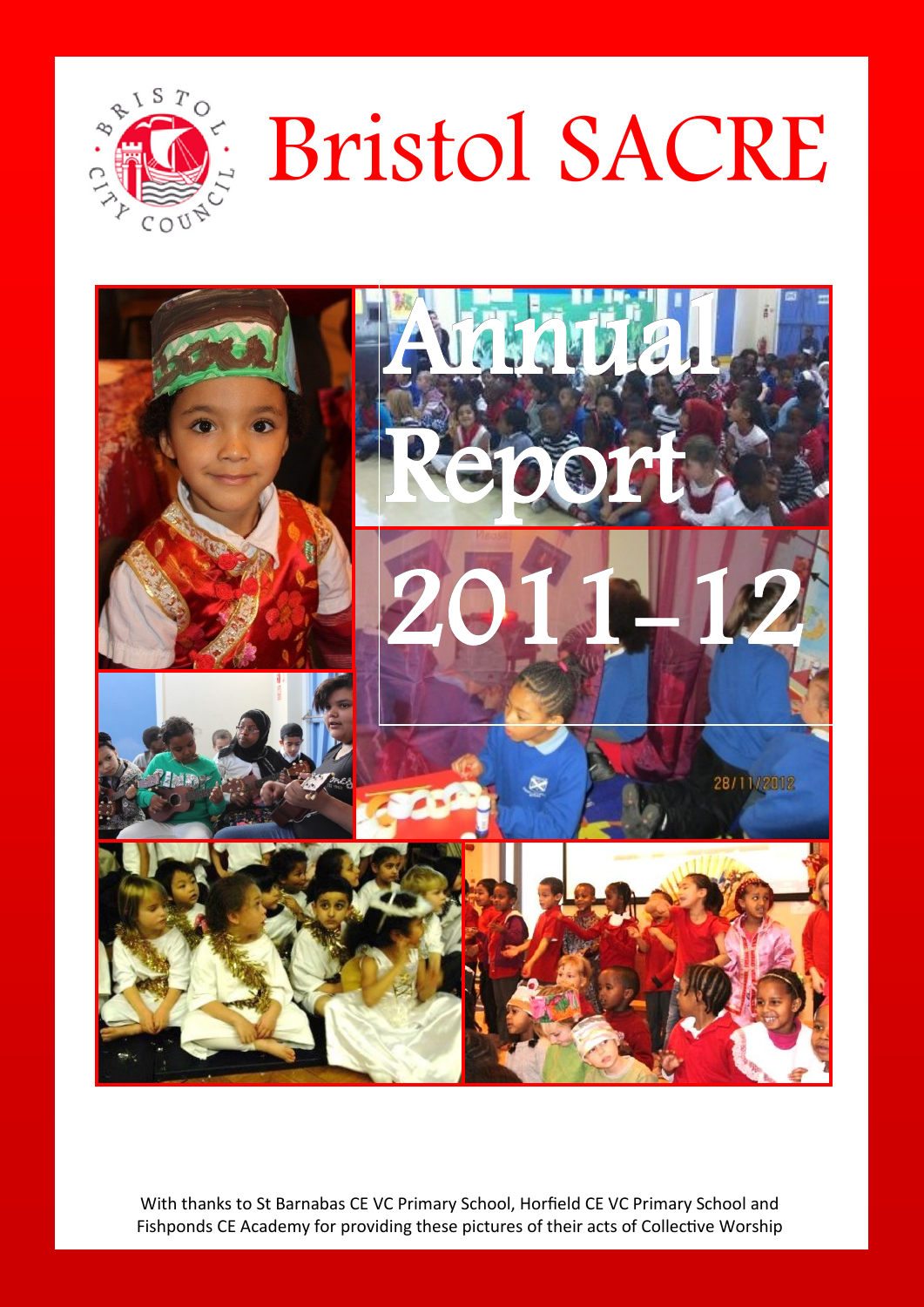The central focus for SACRE's work for 2011–2012 was to embed the new agreed syllabus and to review the guidance given to schools about Collective Worship. A new document was adopted: Time to Breathe – offering space and stillness "Time to breathe"

which can be found at: [www.bristoldiocesecyp.org.](http://www.bristoldiocesecyp.org/index.php/search?q=collective+worship+guidance)

# Chair's Introduction

## **WELCOME to our annual report 2011–2012!**

This year has certainly been another engaged and interesting year for Bristol SACRE. We have continued to support our schools in Bristol despite the growing impact of the Academies Bill and the reduced funding to the Local Authority.

We have offered schools training through our very successful annual RE teachers' conference which we organise jointly with South Gloucestershire SACRE.

We also offered extra training for staff in how to implement the new agreed syllabus for RE ("Awareness Mystery and Value") as well as the termly network meetings. We have been able to continue to employ Katy Staples as the adviser to SACRE and, through her, bespoke support has been given to particular schools in need of targeted action.

Sue Thompson worked tirelessly supporting teachers in schools and in writing new materials for the website for the new locally agreed syllabus. We were very sad to lose her support (as Advanced Skills Teacher for RE) at the end of the summer term 2012 and her hard work and guidance will be missed by primary schools within the LA.

RE continues to be the most successfully taught Humanities subject in Bristol in terms of GCSE A\*-C outcomes.

We have audited our schools in terms of time allocation, specialism and the need for support as a monitoring activity to judge the impact of changes made by the Government.

In October 2011 Kate Rick was appointed as link officer for SACRE from the LA. Through her practical vigilance and clear thinking she has established a Service Level Agreement for the SACRE



adviser and clarified that role and relationship, increasing accountability and efficiency for SACRE.

New Guidance on Collective Worship 2012

This year we have re-focused on the support we offer schools in terms of guidance for Collective Worship and have re-written our guidance for schools, adapting existing guidance used in North Somerset. Schools have been signposted to further training for Collective Worship and Spiritual Development in their schools.

*Esther*

**Esther Deans** 

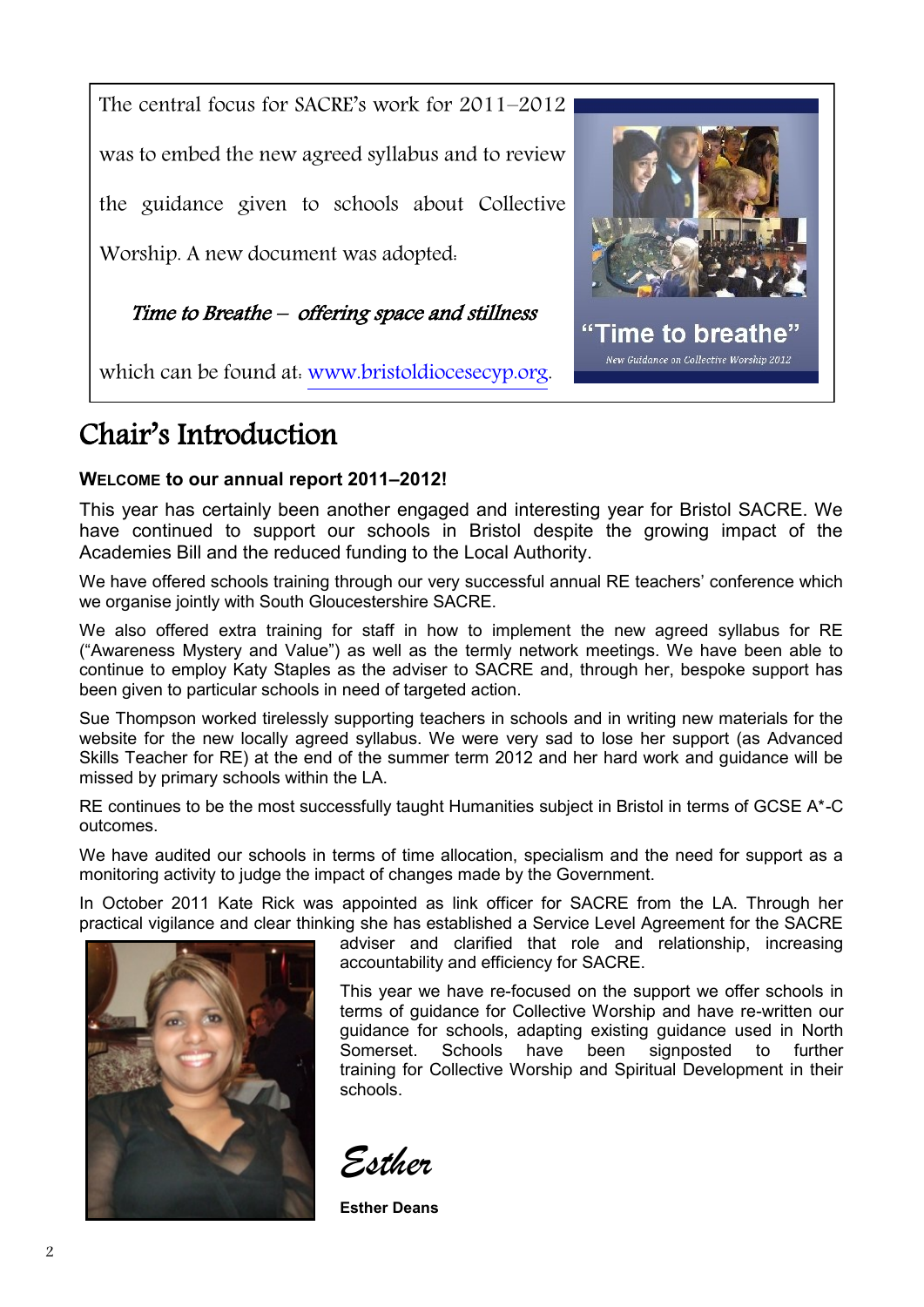## Executive Summary

The report meets the requirements of the 1988 Education Act, which states that:

"The council shall in each year publish a report of their functions and any action taken by representative groups on the council during the preceding year."

The report is required to specify any matters in respect of which the council has given advice to the authority, and the nature of that advice.

The key function of SACRE is to advise the Local Authority on RE in accordance with the agreed syllabus.

The composition of SACRE is set out in legislation.

The four groups or committees that have served for the year 2011-12 are:

#### **Committee A - Christian Denominations and other faiths:**

| Kelsong Choden | <b>Buddhist</b>              |
|----------------|------------------------------|
| Miranda Moore  | <b>Buddhist</b>              |
| Gordon Purdy   | Religious Society of Friends |
| Eurfron Purdy  | Methodist                    |
| Paul Evans     | Roman Catholic               |
| Zaheer Shabir  | Islam                        |
| Sian Hancocks  | United Reformed Church       |

#### **Committee B - The Church of England:**

Jill Dickinson Jane Simpkins Alison Cannon

#### **Committee C - Associations representing teachers:**

| Bridge learning Campus (Chair) |
|--------------------------------|
| Elmlea Junior School           |
| St Matthias and Dr Bells       |
| Ashton Gate Primary School     |
|                                |

#### **Committee D - The local authority:**

| Leslie Alexander     | Conservative      |
|----------------------|-------------------|
| Claire Campion-Smith | Liberal Democrats |
| Peter Hammond        | Labour            |

#### **Co-opted members:**

| <b>Bernard Omar</b> | <b>Bristol Interfaith Group</b> |
|---------------------|---------------------------------|
| Janet Orchard       | <b>Bristol University</b>       |
| Hugo Whatley        | <b>Redland High School</b>      |

#### **Support Officers:**

| Katy Staples | SACRE Adviser (Telephone 0117 917 5583) katy.staples@bristoldiocese.org |
|--------------|-------------------------------------------------------------------------|
| Kate Rick    | Bristol LA Link Officer                                                 |

#### **Clerk:**

Debbie Curtis Senior Office Administrator, Bristol Education Centre

Members may be nominated by appropriate organisations but are appointed by the council. Other members may be co-opted.

Section 391(1)(a), Education Act 1996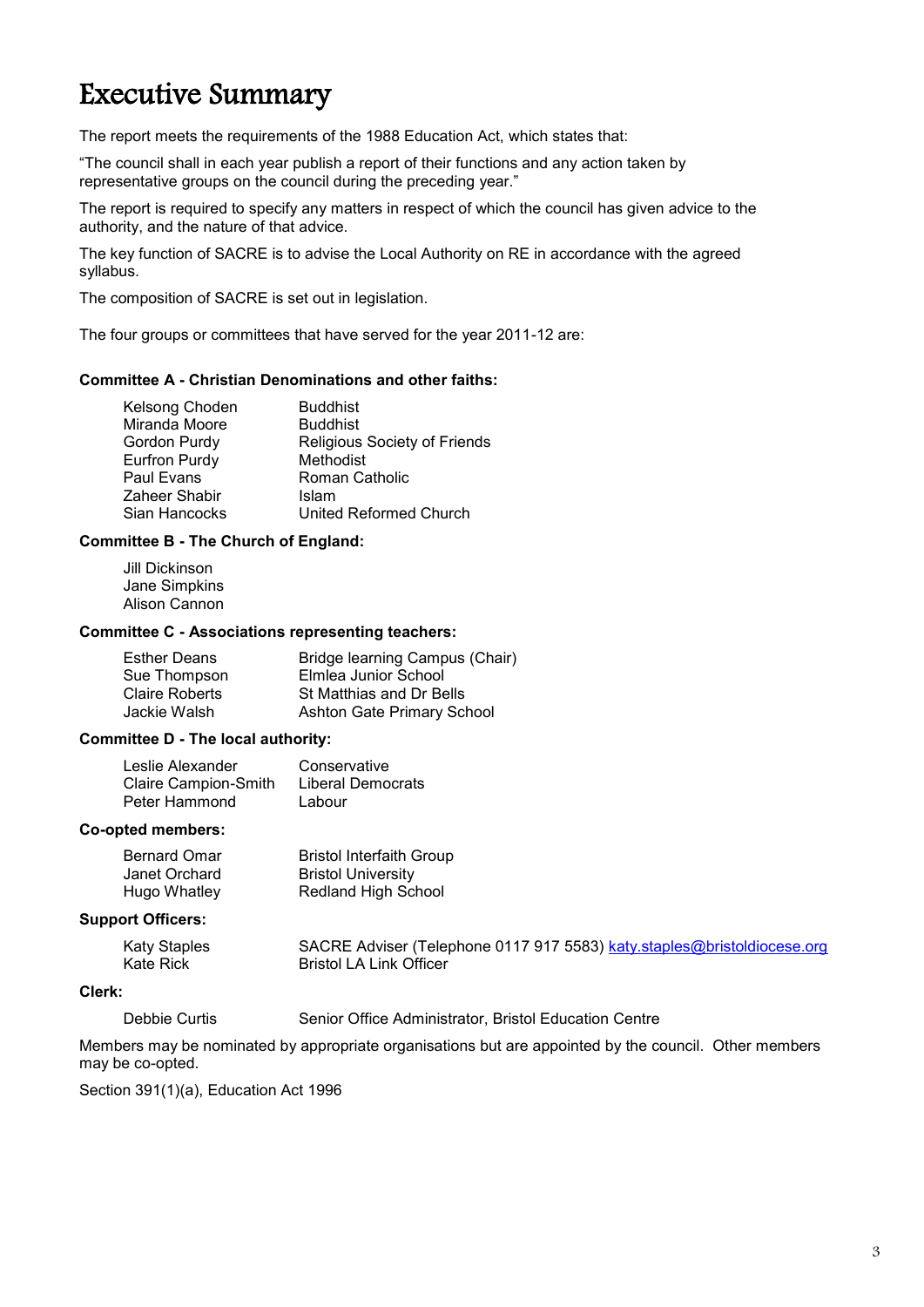# SACRE met on three occasions during the Academic year 2011-12

Unfortunately only one of these meetings was quorate because on two occasions there was no representative from Group D: The Local Authority

#### **13th October 2011 (not quorate)**

#### St. Agnes Church, St Pauls, Bristol

A Faith perspective: How this majority African-Caribbean Anglican Church serves its majority Muslim CofE Primary School

Provisional RE exam results

National Updates : RE and the EBacc + SACREs relationship with Academies

Development Plan progress

CPD

New Agreed Syllabus Budget

# **23rd February 2012 (not quorate)**

## All Saints' Resource Centre Membership Update Annual Report Collective Worship Working Party Feedback Budget and SLA Feedback from the annual conference and other CPD RE Advisers Report National Updates Development Plan

#### **29th June 2012 (quorate)**

#### Arnos Vale Cemetery

A talk from Janine Marriott (Education Officer) about the work of the centre in supporting RE

Membership – diversity issues

Ratification of the New Collective Worship Guidance

New Agreed Syllabus training feedback

Feedback from letters sent to Academies and from the survey of schools

Format of Meetings

Engagement of Local MPs in RE

Why is RE like it is?

RE Adviser's Report

Islam for Bristol Schools (Zaheer Shabir Governor at Hillcrest School and Chair of "Building the Bridge") SACRE Development Plan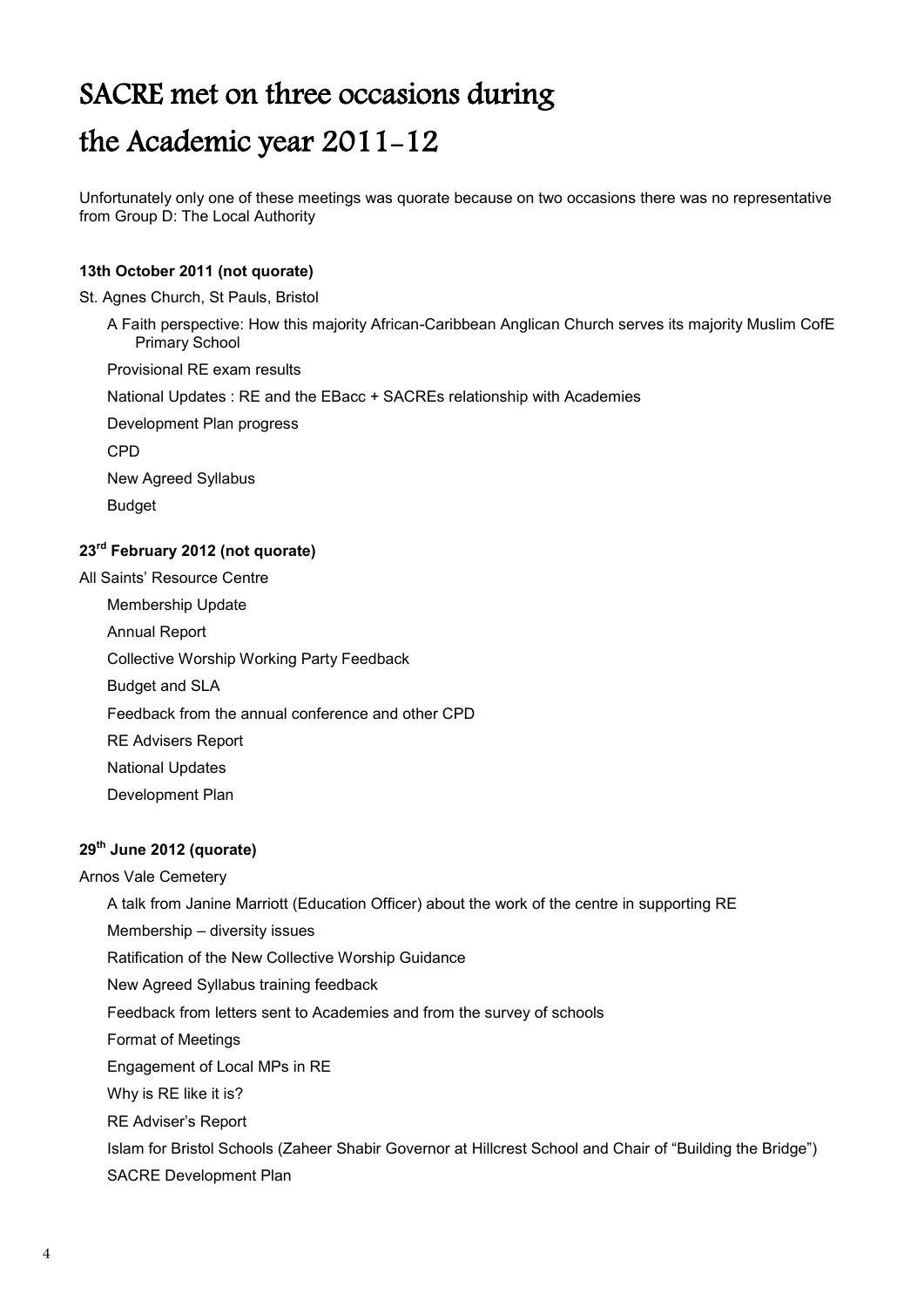# Challenges and opportunities that lie ahead

Challenges for SACRE include:

- Continuing to give support to teachers to ensure outstanding RE in Bristol Schools
- Maintaining schools' engagement with local RE with increased individualisation of schools (Academies and Free Schools etc.)
- Offering more targeted support for some schools
- The need to monitor compliance and standards in RE effectively, particularly in the light of the changes to KS4 for some schools

Opportunities include:

- On-going attendance and interest of some dedicated SACRE members.
- On-going commitment and dedication of teachers as shown by attendance at the Secondary and Primary training opportunities and at Network meetings.

# 1. Standards and quality of Religious Education Provision

## 1.a) Compliance and time allocation for RE

Due to the lack of information available through Ofsted reporting, it is impossible to determine the number of community schools and academies that are compliant with the statutory requirements for RE. However, through the survey that we asked schools to complete we established the following information. (A questionnaire was sent to 137 schools and returned by 37 (27%). 20 were returned from Primary schools/Academies and 17 from Secondary schools/Academies/Independent schools).

- In 81.1% schools in Bristol RE is taught to all pupils in all year groups.
- In 54.1% of schools RE is taught discretely as a separate subject
- In 5.4 % of schools RE is integrated with other subjects
- In 45.9% of schools RE is delivered through a combination: integration and being taught separately
- The average allocation of time given for RE per year group is approximately 1–1½ hours per week, allocated in differing patterns
- 50% of schools in Bristol teach the Locally Agreed Syllabus (Awareness, Mystery and Value [http://amv.somerset.gov.uk/,](http://amv.somerset.gov.uk/) which is the same Agreed Syllabus taught in Somerset, North Somerset, Bath & North East Somerset, the Isles of Scilly and Haringey
- In 60% of Primary Schools RE is taught by the class teacher
- In 47.1% of Secondary Schools all pupils were entered for a GCSE qualification in RE (Full or short course)
- 69% of schools felt that they were adequately resourced in RE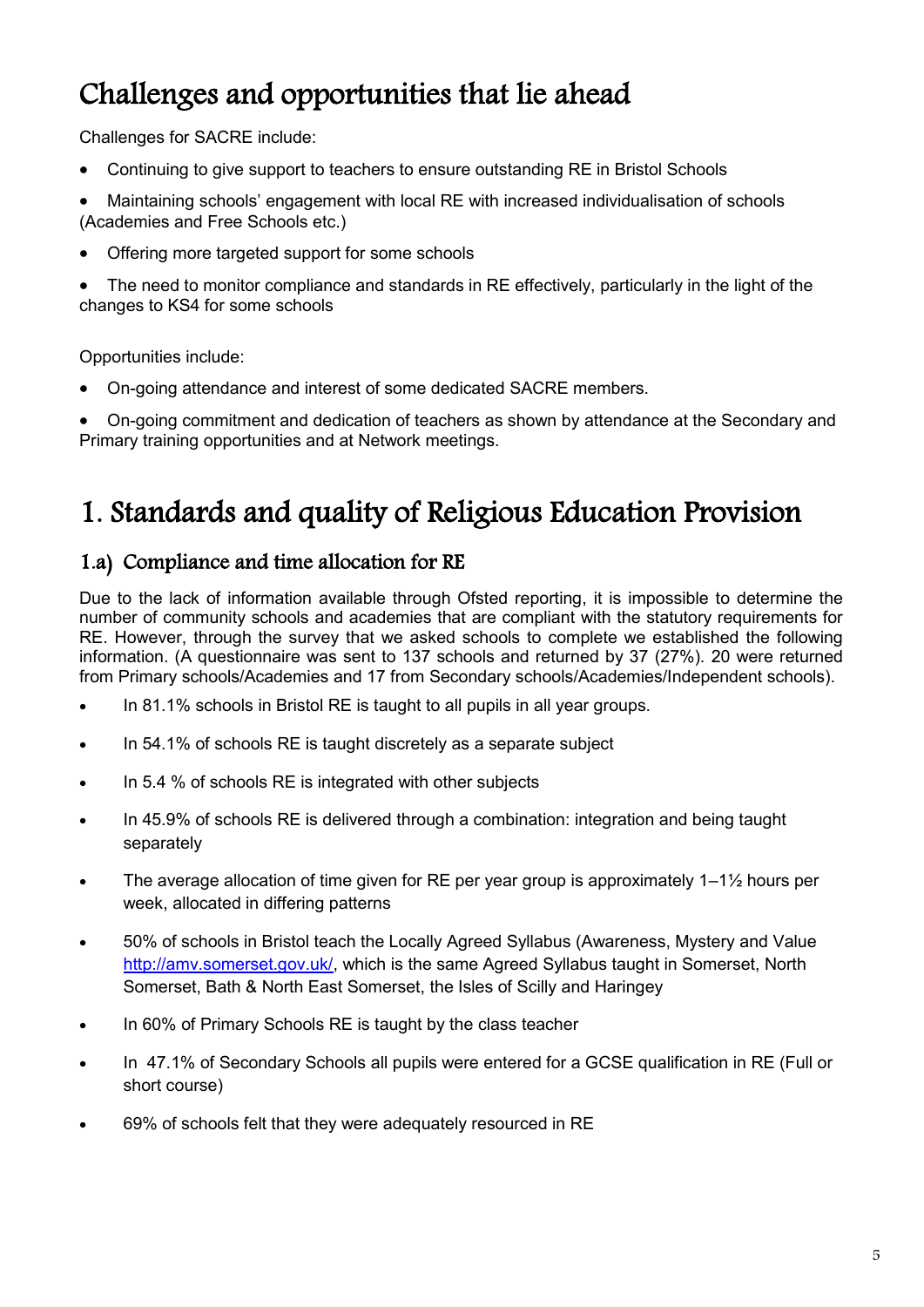## 1.b) Public Examination entries in RE

## 1.b)i Results for the 2012 GCSE

2111 students were entered for a public examination in RE (full or short course). This is an increase of 53 students since last year when 2058 students were entered.

**Full Course:** 1,376 students were entered for the full course which is the highest number of students entered since 2006. In 2011 1,174 were entered. Results from the 2011 full GCSE were 62.4% A\*-C which is below the national average of 72.5% and below the results in Bristol from previous years. However, in many schools a larger cohort is now being entered with a greater ability range of students. Many of these students will not have opted to take the course whereas in smaller cohorts it is likely they will have chosen the subject. This compulsory factor affects students motivation to succeed.

Seventeen secondary and special schools entered pupils for the full GCSE. In Bristol six schools were above the national average. Staff at the following schools (which all entered a large cohort) are to be commended on real improvements on 2011 outcomes:

| GCSE Full Course: Pupils Achieving |      |      |      |      |      |      |      |
|------------------------------------|------|------|------|------|------|------|------|
|                                    | 2006 | 2007 | 2008 | 2009 | 2010 | 2011 | 2012 |
| $A^{\star}$ -C                     | 75   | 69   | 62   | 68   | 65   | 63   | 62   |
| $A^*$ -G                           | 98   | 98   | 94   | 99   | 95   | -97  |      |
|                                    |      |      |      |      |      |      |      |

- Bridge Learning Campus an 18% improvement
- Henbury School up 17%
- St Bernadette Catholic Secondary School up 5%

City Academy outcomes were broadly the same but a much larger cohort were entered. Fairfield and Oasis John Williams have declined in outcomes but a much larger cohort entered in 2012 and so there is likely to be a wider ability range.

The following schools are to be particularly commended as they succeeded in achieving grades that exceed the national average for a large cohort of students:

- St Bede's Catholic College (159/193) 93.7%,
- St Mary Redcliffe & Temple Church of England Secondary School (202/213) 84.7%

St Bede's has continued the development from last year of entering high attaining students for AS. The school increased the entry number to 14 and increased A-B grades to 86% a 13% improvement on 2011.

**Short Course:** 735 students were entered for short course RE which is the lowest number for 6 years. Results from the short course were 53.1% A\*-C which is above the national average of 50.3% and equal the best results for short course RE that Bristol schools have attained since 2006.

| GCSE Short Course: Pupils Achieving |      |      |      |      |      |      |      |
|-------------------------------------|------|------|------|------|------|------|------|
|                                     | 2006 | 2007 | 2008 | 2009 | 2010 | 2011 | 2012 |
| $A^*$ -C                            |      | 39   | 46   | 45   | 51   | 53   | 53   |
| A*-G                                | 89   | 90   | 91   | 96   | 95   | 96   | 96   |

Overall, 15 schools entered pupils for the RE short course. The national average A\*-C was 50.3%. In Bristol, overall achievement was above the provisional national average at

53.1%. This is a small improvement on 2011. The following schools entered a significant cohort for the short course: Redland Green School (175/189) 90% A\*-C, Bristol Brunel Academy (42/166) 68%, both above national average.

The following schools' results improved on 2011: Orchard School's were up by 6%, Redland Green School's by 27%, and Bristol Brunel Academy which significantly increased its 2011 cohort from 2 when no students gained A\*-C to 42 students, 68% gaining A\*-C.

**Entry Level Qualifications:** Brightstowe Oasis Academy, St. Mary Redcliffe & Temple Church of England Secondary School, and Fairfield High School have all entered pupils for ELQ qualifications, ensuring that low attaining pupils are given access to public examinations and so gain points scores.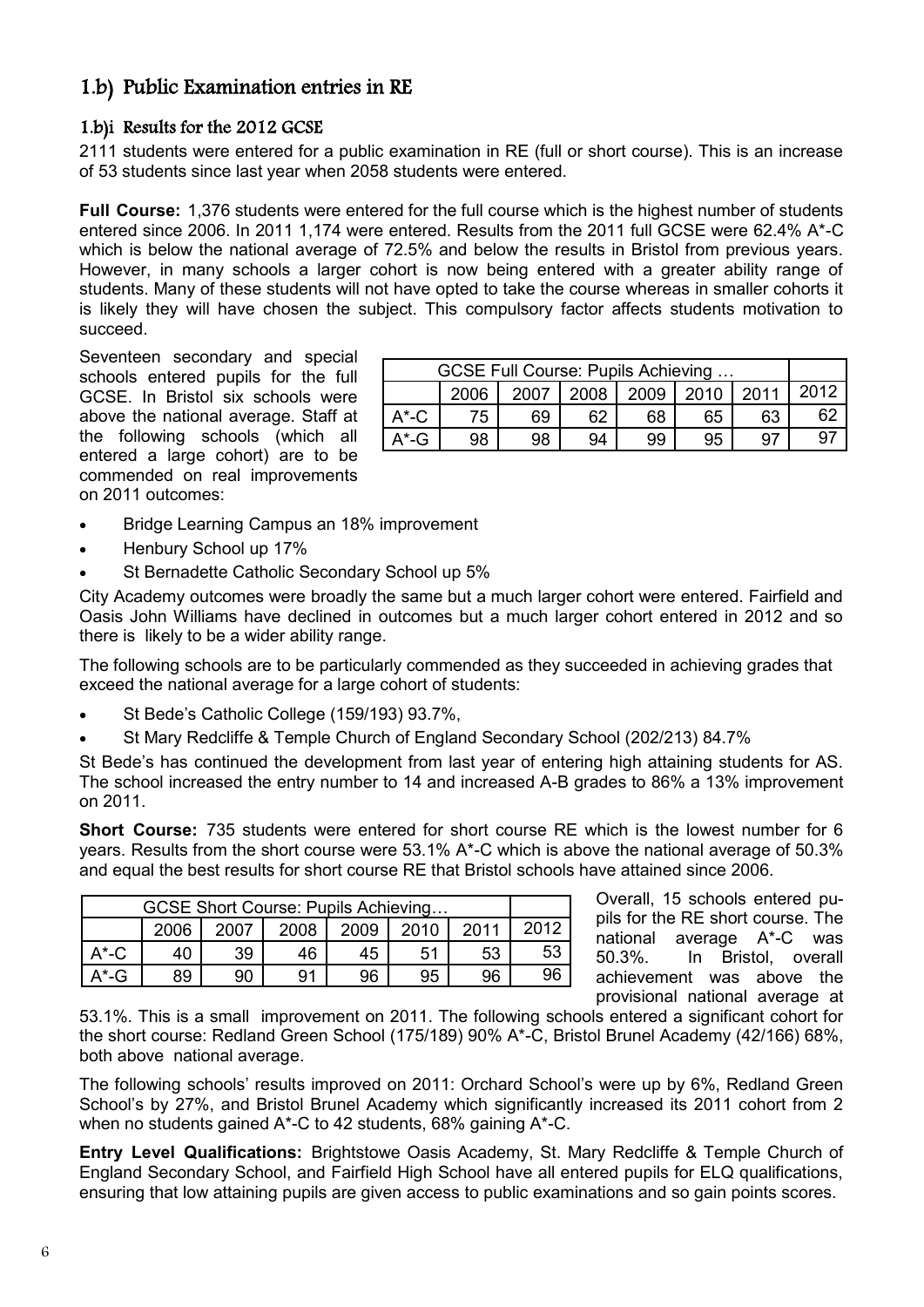#### 1.b)ii Key Stage 5 Religious Studies Outcomes

AS-level: 6 schools entered students for AS-level in Bristol last year. The results show the numbers who have "cashed in their results" at the end of the year. Many of course will go onto study A2 and therefore their AS results do not show in these figures. Overall there has been a rise in A-E passes but a 20% decline in A\*-B passes from 2011.

**A-level:** A-level numbers for 2012 at 96 are a small increase on 2011 (92). Bristol A\*-A at 25% remains the same as in 2011.Redland Green School is to be commended for achieving 38.9% A-A\* and St Mary Redcliffe & Temple for 24.1% A\*-B. Bristol average improved by 2% points on 2011. Redland Green and Cotham School were both well above national average with 70+% (a 44% improvement for Cotham on 2011 outcomes). St Mary Redcliffe & Temple's outcomes declined from 71% in 2011 to 59% this year.

## 1.c) Standards and achievement quality of teaching and quality of leadership and

## management of RE

There are no methods for collecting verifiable evidence of levels of achievement in RE other than through public examination results. There are no opportunities to access sufficient information to make a well-substantiated judgement on the quality of RE teaching or leadership and management of RE in Bristol schools.

# 2. Managing the SACRE and partnership with the LA and other key stakeholders

During this year the LA and SACRE partnership has improved with Kate Rick as link officer establishing a Service Level Agreement with the Adviser. The work of SACRE support is now held to account (ensuring that targeted support is given to the schools in most need) which has assisted better outcomes in some cases. The budget has been more efficiently managed and clarity of purpose has increased.

Bristol SACRE has maintained its partnership with other local SACREs through sharing an annual conference with South Gloucestershire SACRE and an Agreed Syllabus with Somerset, North Somerset, and Bath & North East Somerset. Members of SACRE also attended the regional conference for SACREs held in Dillington where the current landscape for RE was a major focus, as was teenage spirituality, relationships education, RE and Collective Worship.

Members of SACRE also maintain links with local interfaith groups. A co-opted member - Bernard Omar - is the Chair of the Bristol Inter-faith Group and another member - Zaheer Shabir - is Chair of "Building Bridges" - an organisation that seeks to create peace across communities. Their understanding and information about the work of their organisation is fed into SACRE work.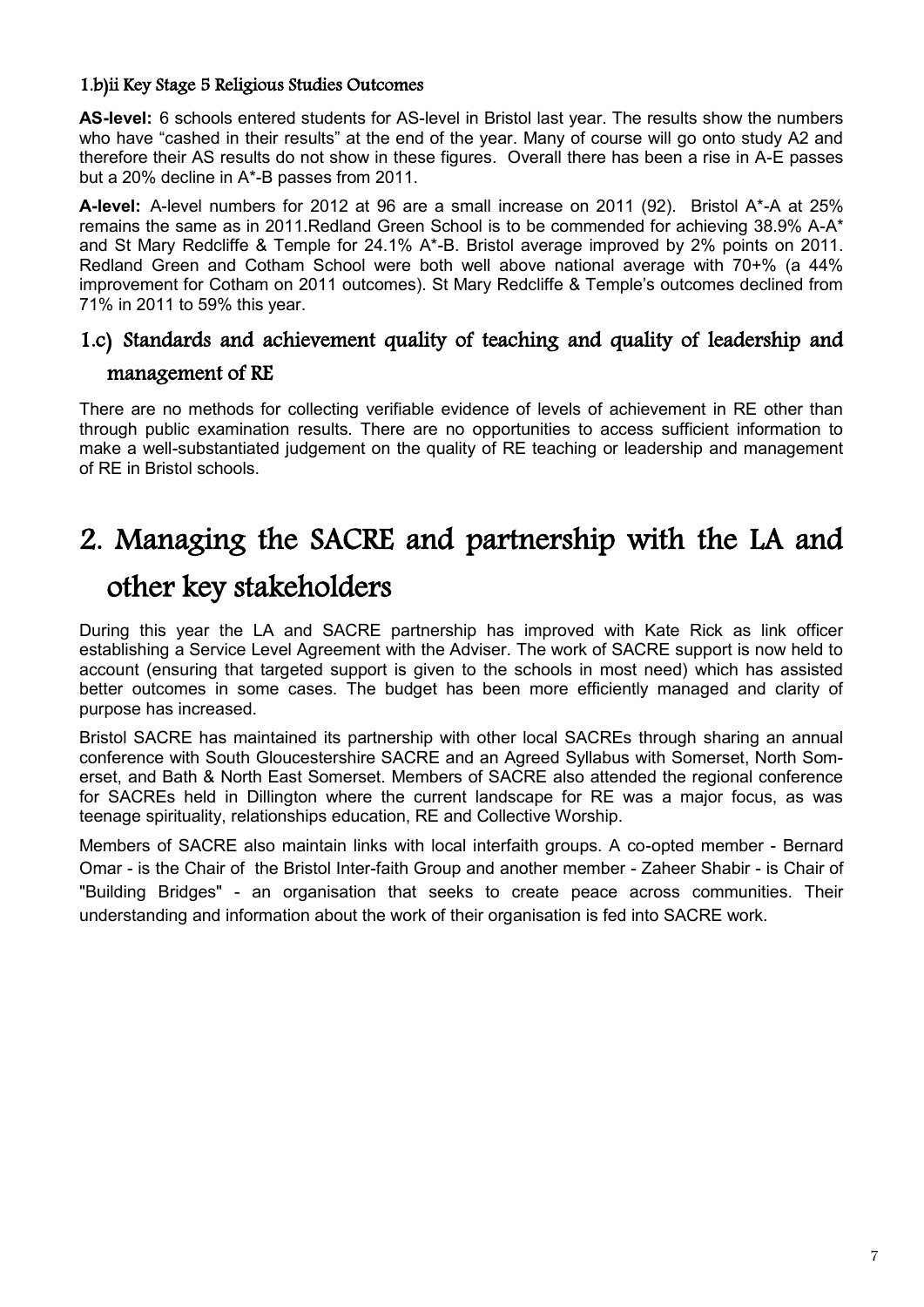## SACRE development

**CPD offered:** During the year, three Secondary and four Primary training opportunities were offered to teachers in Bristol:

| <b>Primary/Secondary/Venue</b>          | Date/Topic                                                         |  |  |  |
|-----------------------------------------|--------------------------------------------------------------------|--|--|--|
| Secondary Best Practice Learning Hub    | $22^{nd}$ Sept 2011 4pm – 6pm                                      |  |  |  |
| All Saints Centre                       | <b>Enquiry based RE</b>                                            |  |  |  |
| <b>Primary Cluster</b>                  | 15 <sup>th</sup> November 2011                                     |  |  |  |
| Elmlea Junior School                    | <b>Enquiry based RE</b>                                            |  |  |  |
| Secondary and Primary RE Annual         | 27/01/2012 9.30 am - 3.30 pm                                       |  |  |  |
| Conference                              | "Getting to grips with AT2 to raise attainment in RE"              |  |  |  |
| Engineer's House                        | keynote speaker Dilwyn Hunt, RE Consultant                         |  |  |  |
|                                         |                                                                    |  |  |  |
| Secondary RE Best Practice learning Hub | $15^{th}$ March 2012 4pm – 6pm                                     |  |  |  |
| <b>All Saints Centre</b>                | Compelling Learning Experiences in RE                              |  |  |  |
| <b>Primary RE Training Opportunity</b>  | $22^{nd}$ March 2012 9am - 12.30                                   |  |  |  |
| <b>All Saints Centre</b>                | Implementing the New Agreed Syllabus for Primary<br><b>Schools</b> |  |  |  |
| <b>Primary Cluster</b>                  | $15^{th}$ May 2012 4pm – 6pm                                       |  |  |  |
| Elmlea Junior School                    | How to be an RE subject leader                                     |  |  |  |
| Secondary RE Best Practice learning Hub | $14^{th}$ June 2012 4pm – 6pm                                      |  |  |  |
| <b>All Saints Centre</b>                | Spiritual Development in RE                                        |  |  |  |

# 3. The Effectiveness of the local Agreed Syllabus

During last year SACRE made the important decision to adopt the neighbouring Agreed Syllabus "Awareness, Mystery and Value" (North Somerset, Somerset, and Bath & North East Somerset).

The Advanced Skills Teacher for RE, the Adviser to SACRE and other teachers have been very productive in writing exemplars of good schemes of work for the new Agreed Syllabus which have been uploaded onto the website for all teachers of RE across these local authorities to access. This hard work continued throughout 2011–12. The new Agreed Syllabus is now well populated with exciting exemplars which provide ideas for how effective RE can be delivered in Bristol schools.

When the new agreed syllabus has been established it will be appropriate to assess its effectiveness but we are currently only in the first year of this syllabus' life and many colleagues are still embedding their new schemes of work.